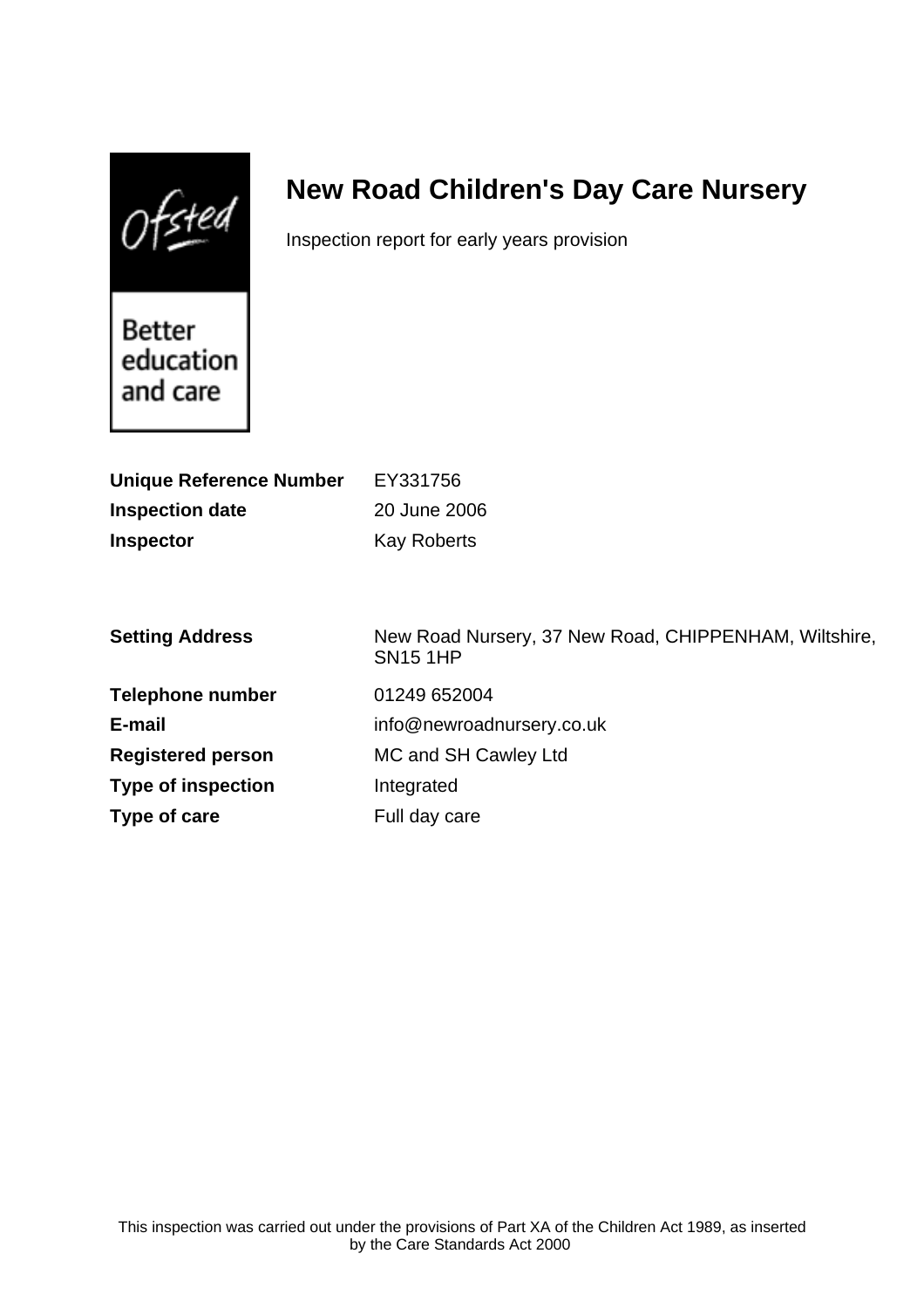# **ABOUT THIS INSPECTION**

The purpose of this inspection is to assure government, parents and the public of the quality of childcare and, if applicable, of nursery education. The inspection was carried out under Part XA Children Act 1989 as introduced by the Care Standards Act 2000 and, where nursery education is provided, under Schedule 26 of the School Standards and Framework Act 1998.

This report details the main strengths and any areas for improvement identified during the inspection. The judgements included in the report are made in relation to the outcomes for children set out in the Children Act 2004; the National Standards for under 8s day care and childminding; and, where nursery education is provided, the Curriculum guidance for the foundation stage.

The report includes information on any complaints about the childcare provision which Ofsted has received since the last inspection or registration or 1 April 2004 whichever is the later.

## **The key inspection judgements and what they mean**

Outstanding: this aspect of the provision is of exceptionally high quality Good: this aspect of the provision is strong Satisfactory: this aspect of the provision is sound Inadequate: this aspect of the provision is not good enough

For more information about early years inspections, please see the booklet Are you ready for your inspection? which is available from Ofsted's website: www.ofsted.gov.uk.

# **THE QUALITY AND STANDARDS OF THE CARE AND NURSERY EDUCATION**

On the basis of the evidence collected on this inspection:

The quality and standards of the care are satisfactory. The registered person meets the National Standards for under 8s day care and childminding.

The quality and standards of the nursery education are good.

## **WHAT SORT OF SETTING IS IT?**

New Road Nursery first opened in 1992 and was re-registered by the current owners in March 2006. The nursery is a two-storey converted house and is located in the centre of Chippenham, Wiltshire. It operates from four rooms downstairs and three rooms upstairs. Children have access to a secure enclosed outdoor area. The nursery serves the local community and is open all year. It opens each weekday from 08.30 to 17.30. In addition to the nursery provision for children under five years, there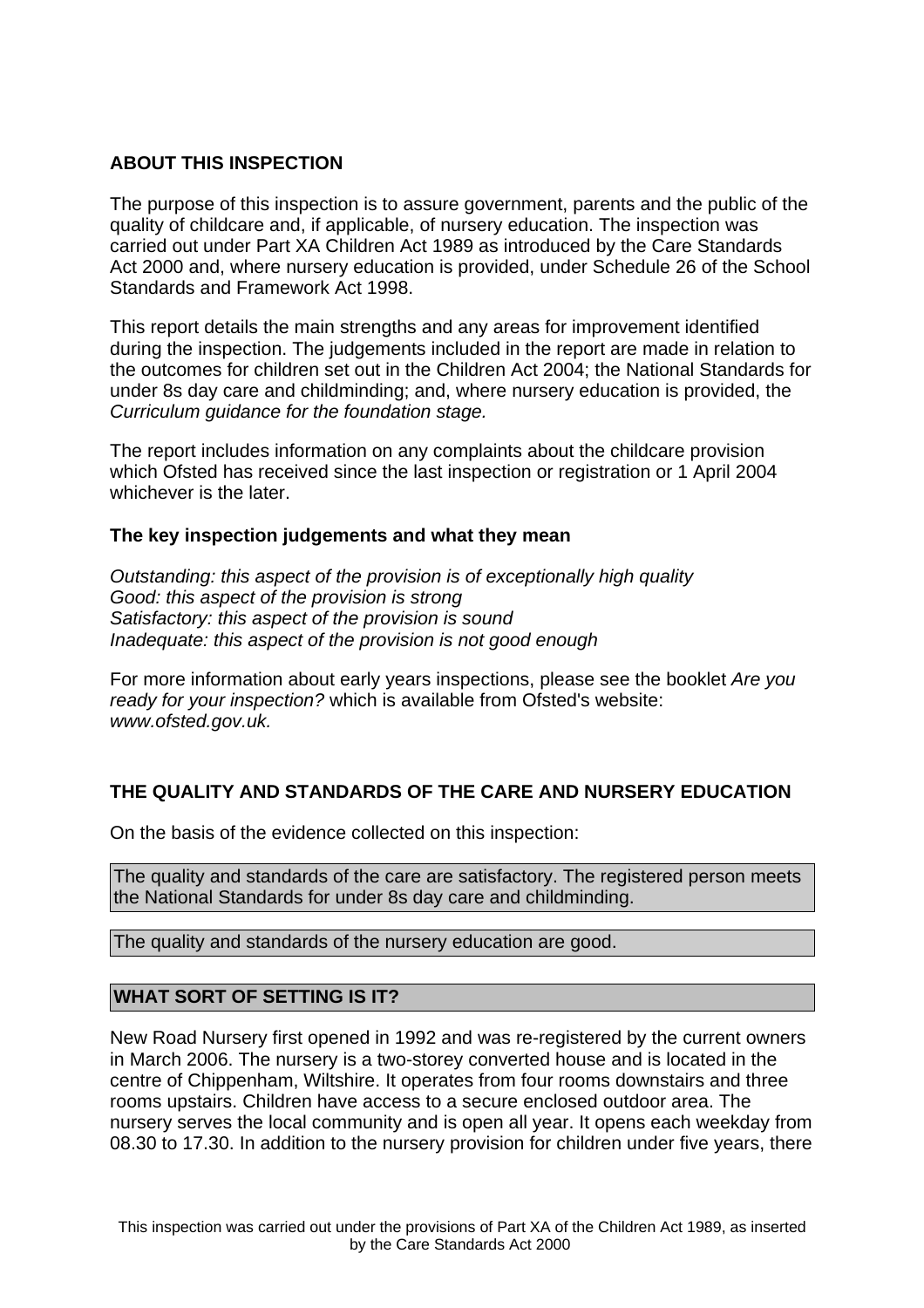is also an after school club. Registration is for a maximum of 34 children under the age of eight-years. There are currently 75 children on roll. This includes 16 funded three-year-olds and 13 funded four-year-olds. The nursery provides care to children with special educational needs. There are currently no children with English as an additional language. There are 15 members of staff, 11 of whom hold a relevant child care qualification. The setting receives support from the Early Years Development and Childcare Partnership.

# **THE EFFECTIVENESS OF THE PROVISION**

## **Helping children to be healthy**

The provision is satisfactory.

Children play in a clean environment and their health is suitably promoted. Staff follow hygienic procedures so the risk of infection is minimised. The policy for excluding children who are sick is shared with parents. When children become ill at nursery staff sensitively meet their individual needs. From a very young age children learn the importance of hygiene through the daily routine. Babies over a year wash their hands in preparation for snack and are independent as they stand on a small step. When looking at a book they identify which baby is dirty and which is clean. Pre-school children know they must wash their hands before eating and after using the toilet. They have some understanding of their bodies. When thirsty, they pour themselves a drink of water from the jug. If tired, they lie down in the book corner. Children place their hands on their heart after running and comment that it bumps. Babies begin to learn about their bodies; they point to parts of the body as staff name each part and then count the number of toes together.

In the event of an accident children receive appropriate care as there are suitable procedures in place. The clear system for administering medication complies with regulatory requirements. However, there is inconsistency for children on long term medication as parents do not always sign to verify medication administered each day. Children do not get sun burnt. They have sun screen applied, wear hats and do not use the garden during the hottest part of the day. When listening to a parent explain about Russia, children relax as they sit under the shade of the gazebo. Children are interested in playing outside as on many occasions they have access to a broad range of interesting resources. They become involved in imaginary play; they move good quality construction materials in large toy diggers saying they are taking it to make a house. Other children develop large muscle skills as they use the bats and balls and balance on the beams. Younger children from one to two-years develop co-ordination as they learn to throw and kick balls. Babies develop large muscle skills as they are provided with appropriate equipment to support their weight when they are learning to stand. They are keen to walk as staff sit a short distance away and offer encouragement for them to move forward. On reaching the member of staff they are rewarded with a cuddle. Babies do not become over-tired as staff follow their home routine. They quickly relax after a cuddle from their key worker, who then gently strokes their backs until they fall asleep. Babies sleep undisturbed by their peers in a separate, slightly darkened room.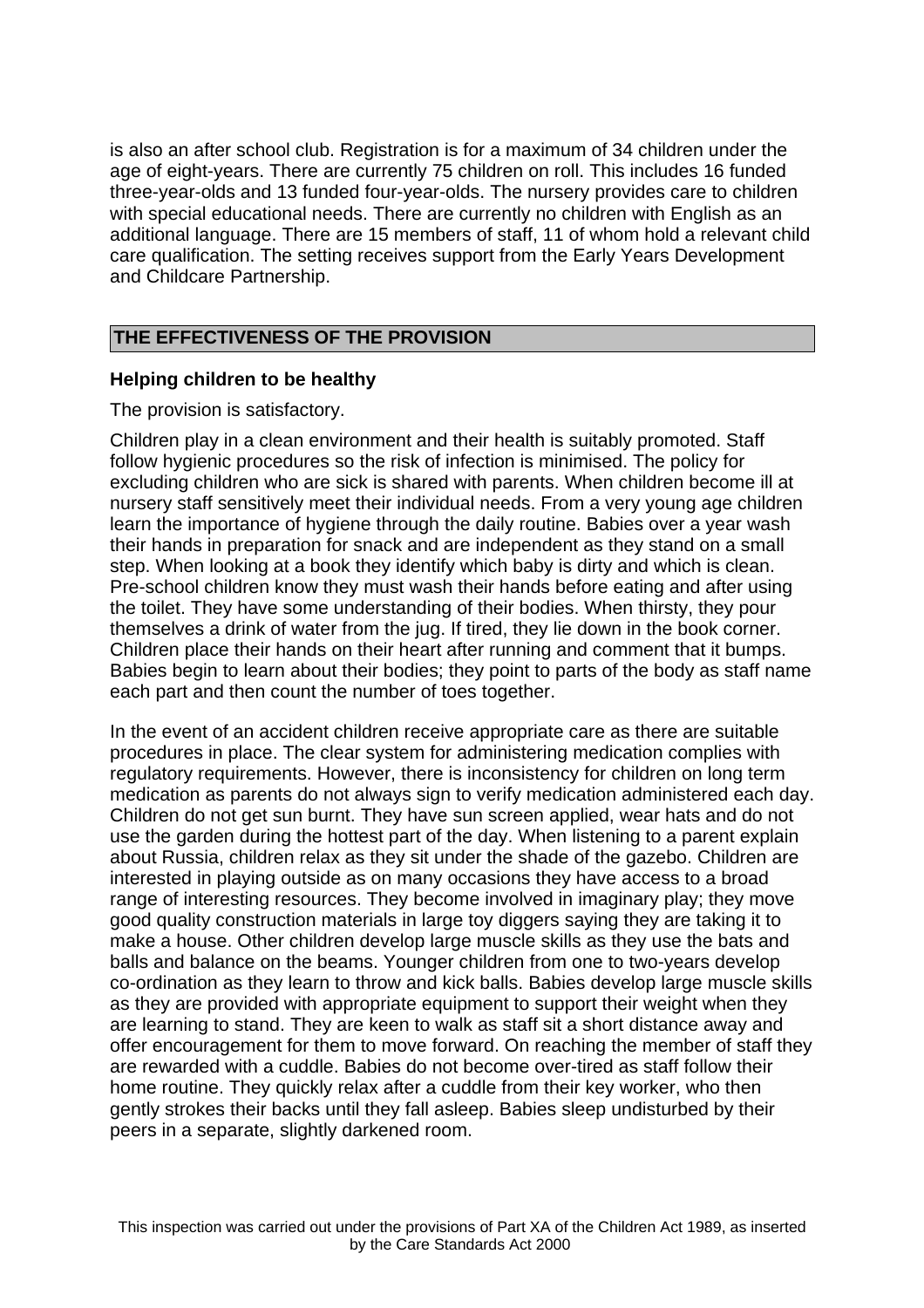Meal and snack times are a social occasion. Older children talk about school and staff reinforce that too much juice is not good for their teeth. Children eat packed lunches at mid-day. Nursery staff, who have food hygiene certificates, prepare healthy mid-morning snacks and afternoon tea. The well presented nursery menus are displayed so that parents are aware of what children eat. Children enjoy the meal and say it is "yummy". Although some children are reluctant to try new tastes, staff offer encouragement. They do not go hungry as they are offered more. Independence is encouraged as they take turns in passing the food around. On other occasions children help to prepare the fruit. Babies are emotionally secure as they are cuddled by their key worker as they have their bottle of milk.

# **Protecting children from harm or neglect and helping them stay safe**

The provision is satisfactory.

Children are relaxed as staff provide a welcoming, child focussed environment. Each room is bright and cheerful with well presented displays of children's work and educational posters, many of which are placed so that they can easily be seen by younger children. The nursery is organised to provide maximum opportunities for independence; there are low level, named coat hooks, child sized toilets and hand wash basins and resources on low level shelves. Children confidently help themselves to the age appropriate, safe toys. Children remain interested as toys are rotated with resources stored elsewhere in the premises and many items, particularly for the babies, are new. However, school age children express the view that they would now like to have more outdoor equipment suitable for their age. Children are given variety in their environment, for although divided into age groups, each group has access to at least two rooms. The large garden is a benefit to children. It is organised so that all children can be outside at the same time, but remain safe.

Children play in a safe, secure environment and are only released to authorised adults. Use of suitable equipment, such as safety gates and chairs with five-point harnesses, rigorous procedures and regular checks ensure that the premises are safe. Staff vigilance provides greater protection so that the risk of children having an accident is minimised. Children learn how to protect themselves; they know that they should tuck the chairs under the table so no one trips over. They walk between indoors and outdoors as a train in a line. Children know how to evacuate the premises in the event of a fire as they practise the drill on a regular basis. The importance of fire safety was reinforced by a recent visit to the fire station. As well as watching the fire officers make a water wall, they also had the opportunity to explore the fire engines and try on the hats and jackets. Staff have knowledge of local child protection procedures, but there is no formal system for recording pre-existing injuries. It is, therefore, highly probably that there will be inconsistencies so children may not always be protected from harm and neglect.

# **Helping children achieve well and enjoy what they do**

The provision is satisfactory.

Babies new to the provision settle as they visit in advance with their parents and the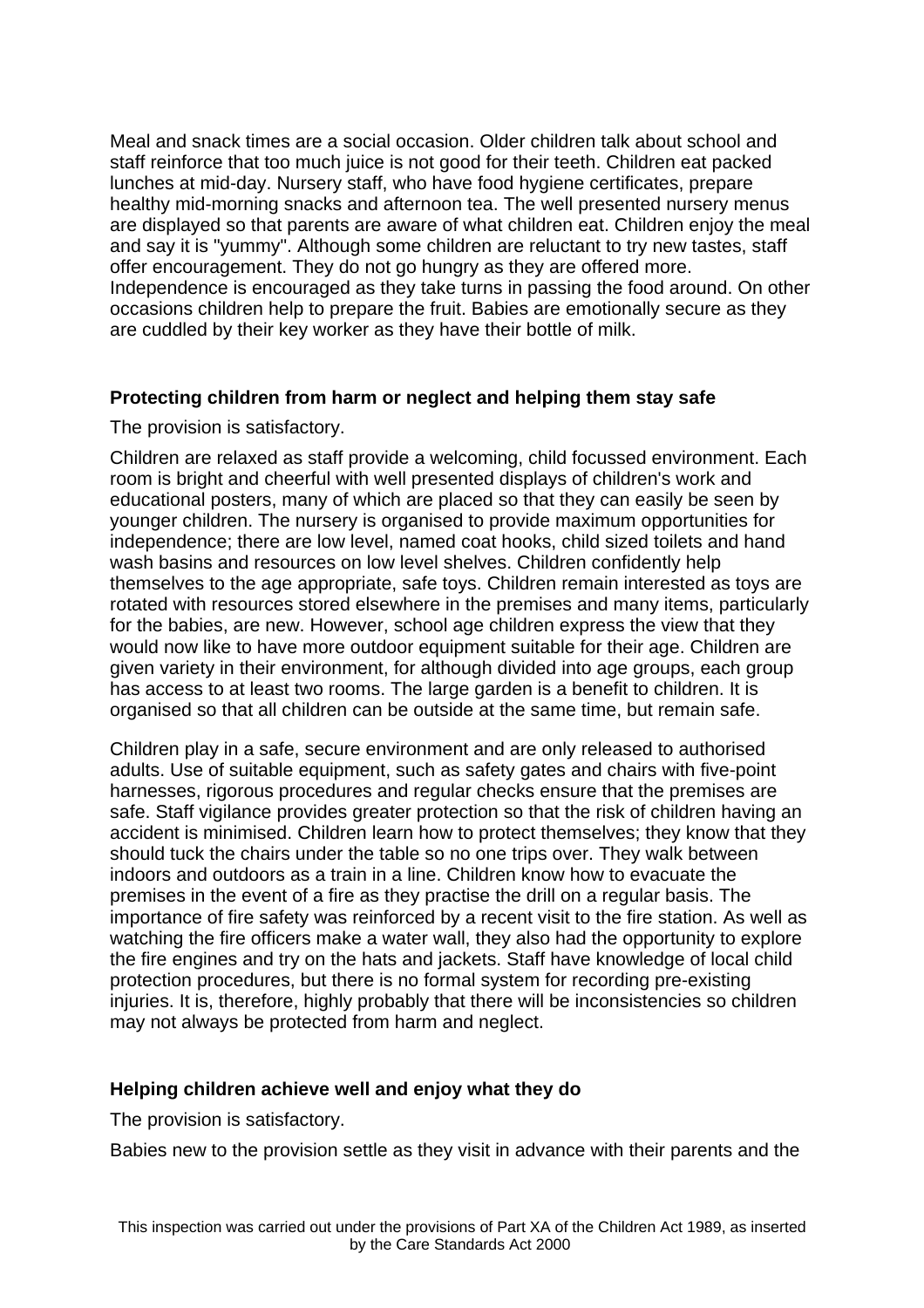amount of time they spend in the nursery is gradually increased so that they become familiar with the environment. Their key worker spends a lot of time getting to know each baby and follows their home routine. There is effective communication between parents and key worker so that babies are happy because their needs are met on a daily basis. The strong bond between key worker and babies gives emotional security as they move through the day together. Babies enjoy sharing a book with their key worker and at the end babies look at themselves in a mirror and say "it's me". They are keen to experiment making new sounds as they are given acknowledgement by staff. Babies begin to develop social skills; they watch what staff and other children do and smile. They are interested in the world around them and looking out of the window point out a lorry. Co-ordination is developed as they try to put rings on the stacking block and if they cannot quite manage by themselves, staff help their co-ordination by gently holding their hand. They learn how to use tools as they follow the example set by staff and try to hit the xylophone with a stick. Babies' progress is inhibited for although staff make observations of children at play, they have not yet devised a system for monitoring their progress and do not plan activities.

The learning for children over two-years is extended as staff monitor progress and any gaps in their education are addressed on a one-to-one basis by their key worker. Staff extend learning; they introduce new words as they name Bob the Builder toys and point out that when shredded wheat are poured from one container into another it sounds like rain. Children have daily opportunities to participate in craft activities. As they create a collage they feel the texture of the ribbon, netting and bumpy material. Good concentration is developed as they explore the 'Going to the Seaside' activity box. They look at the bag, holiday brochure, hat, bucket and spade. They know what it is like to wear a sarong. Children explore the texture of the different shells and become aware of their senses as they listen to the sound.

Children attending the after school club are relaxed and happy. They take time to look at the baby held by a member of staff and gently stroke the baby's head. Children have some understanding of babies and comment that "they sleep all the time". They are social and become involved in an imaginary world as they dress up and pretend to be babies whilst someone else is mum and prepares the food. Fine muscle skills are extended as they create bugs from play dough and operate simple computer games and programmes. They are proud to show the pictures they have drawn and stories they have written as news reporters. Afterwards they use the microphone from the karaoke machine to ask questions for their next report. Other children share a 'Nintendo' one child has brought in from home. Children are consulted about plans to improve the provision, for example, the menus and new name, 'Dragonflies After School Club'.

#### Nursery Education

The quality of teaching and learning is good. Experienced staff are knowledgeable about the Foundation Stage and their enthusiasm is reflected in the way the education programme is provided. Staff make learning fun and provide many opportunities for hands on experiences so that children are motivated to learn. They make good progress as there is an effective planning cycle, although, progress is not always supported by regular observations or other evidence.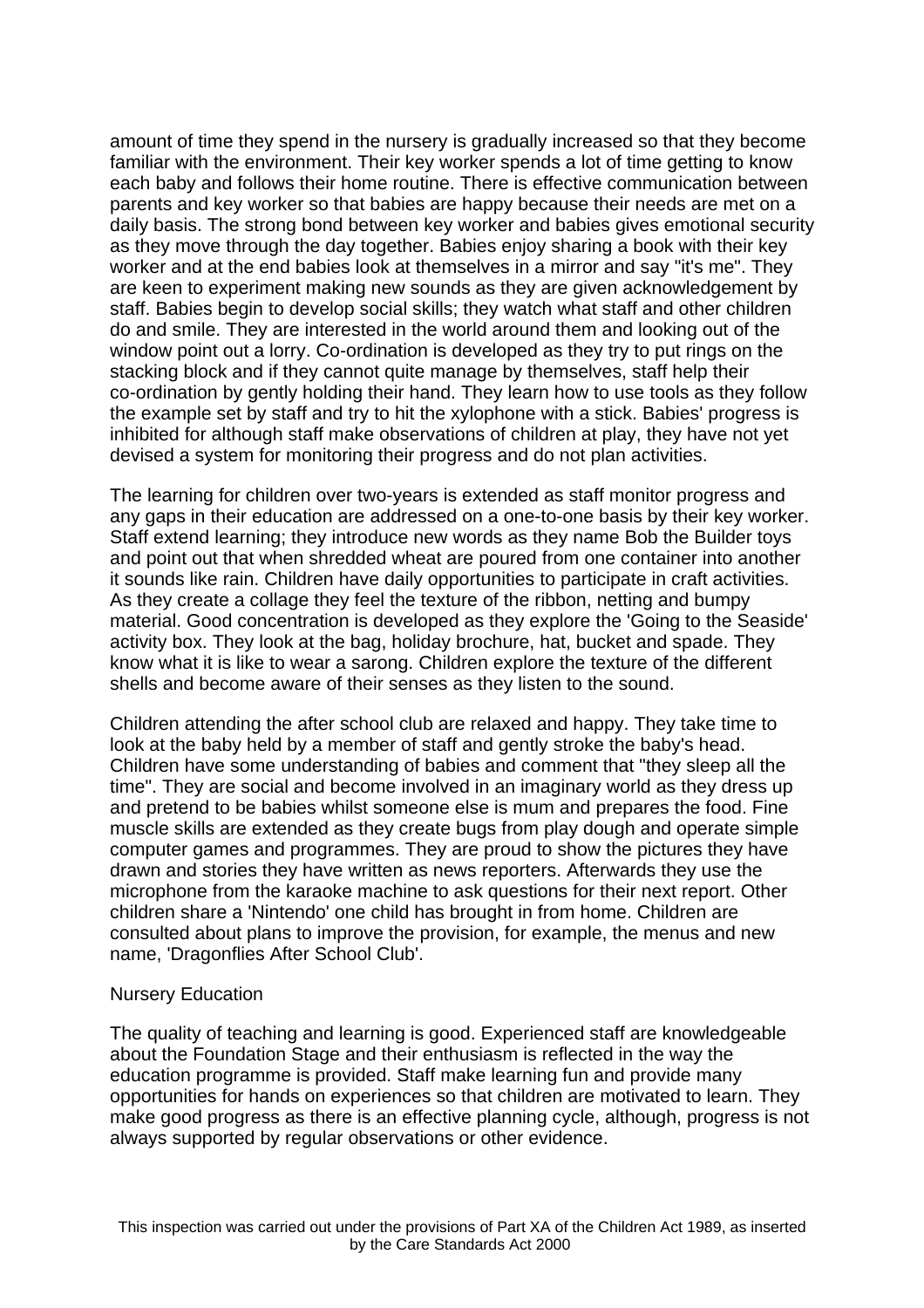Children are social and have good communication skills; they use their imagination and play alongside others engaged in the same theme and before going shopping select scarves and handbags. They are independent as they put on the dressing up clothes. Children are aware of communication and information technology. They press the numbers on the telephone before talking and know how operate simple computer programmes. Fine muscle skills are extended as they use the mouse to complete an alphabet dot to dot. They link sounds to letters of the alphabet. Children recognise their name and that of their friends in print. More able children are able to write their name. They participate in singing their favourite rhymes, such as 'Wind the Bobbin Up' and the new song staff have written about the World Cup. Staff put in a lot of expression when reading stories so that children want to listen. They know the story 'Room on a Broom' and join in with some of the rhyming phrases. Each child is given the opportunity to progress at their own pace, so that more able children are extended and can read simple books. Mathematical development is promoted well so that children can count and recognise numerals beyond 10. They are able to complete simple addition by counting the total in two groups and recognise that when something is broken in two, each piece is a half. Children solve simple problems and construct with a purpose in mind.

Children are keen to talk about the current 'World Cup' topic. Proud of their art work they point out the painted football tops and medals they have made. Children are enthusiastic about playing football. They understand the rules of the game and explain that the referee is to "make sure they play fair". A yellow card means "I have seen you and if you do it again you won't play". A red card means "you can't play". Children have some knowledge about the positions and understand that a goal keeper stands in front of the goal and that a captain starts the game. Aware of numbers, children are able to say which team has won when they are given the scores of teams who have played the previous day. Children know that only the winners have medals. They begin to understand about working as a team as they are encouraged to look at who else is in their team and staff try to encourage team spirit by asking are we going to win and they all shout "yes". Older children show good co-ordination as they kick the ball some distance in the correct direction, although they have not yet learnt to pass the football to each other. Children are proud of their success as they score a goal, for which they are applauded. The theme has also provided children with an opportunity to learn about the wider world as they study some of the participating countries. They know how to say "good morning" in German and "thank you" in Russian. Children were fascinated to hear one parent from Russia explain a little about the country and the favourite toys. They listened with interest to the poems and rhymes in Russian.

## **Helping children make a positive contribution**

#### The provision is good.

Children develop confidence knowing that each success is valued and know they are all included. The effective key worker system facilitates staff sensitively meeting children's needs on a daily basis. Staff are particularly sensitive of those who lack confidence or have special educational needs and offer a high level of support so that they can participate in group activities. Children know that when it is their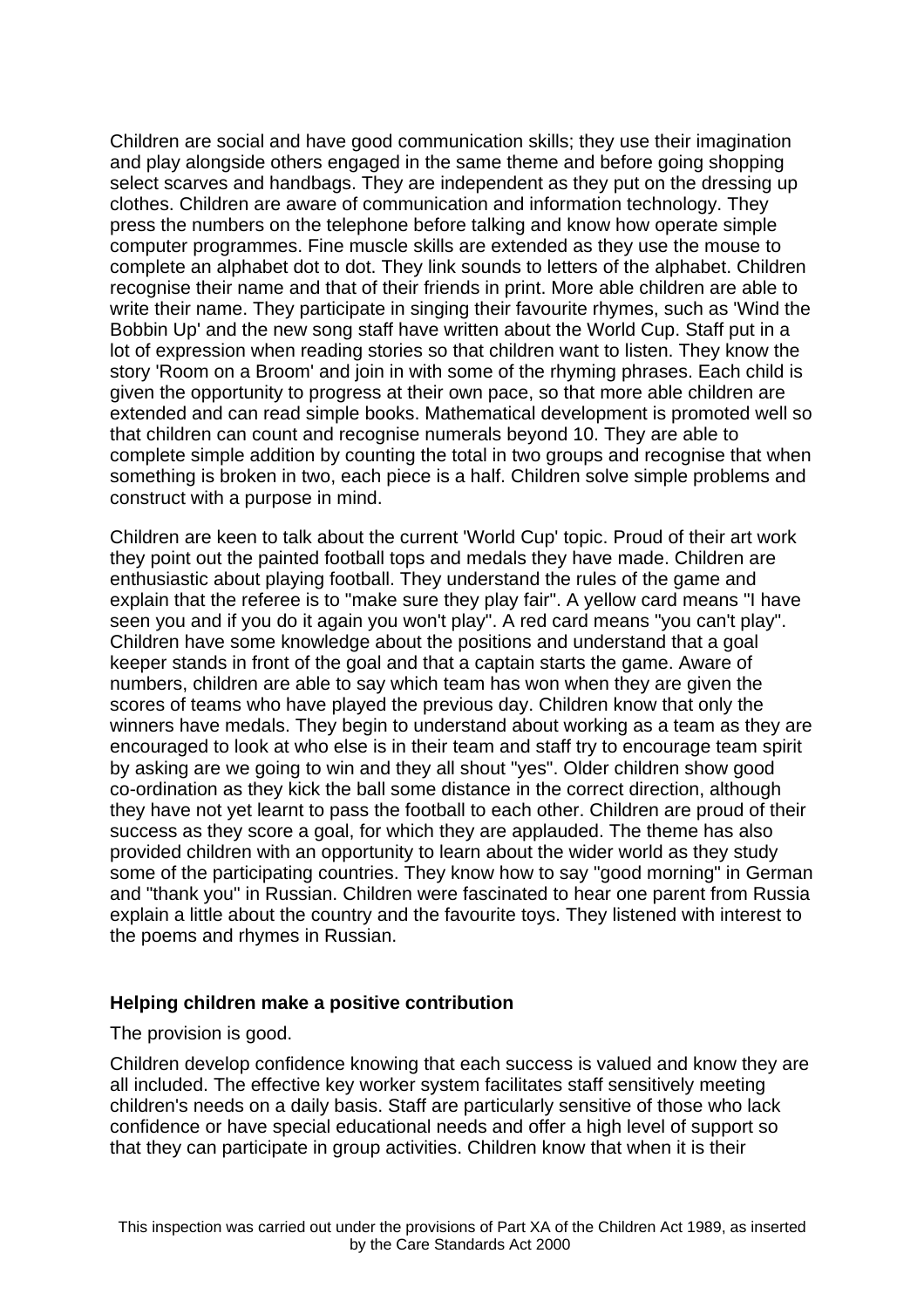birthday everyone will sing to them and they have an opportunity to tell everyone about their favourite presents. They have a card from their friends at nursery and wear a birthday crown. Children have a sense of belonging as they each have their own named coat peg and tray. They are proud of the well presented photographs and art work displayed throughout the premises. More confident children put their own pictures on the nursery wall.

Children's spiritual, moral, social and cultural development is fostered as they follow the example set by staff. They are polite, well behaved and able to work together to achieve a common goal. They are considerate to each other and if one child can not fasten the zip on their coat, another child assists. When one child is unable to repair a good quality construction truck another gave advice. One child offers a kiss and cuddle to a child who is upset. Rather than becoming involved in an argument children express that they feel "sad" and move away. Children show respect for their environment as they help to tidy up after themselves when they have finished playing. This is reinforced in the nursery promise which children say daily "to be kind to our friends, to look after the nursery and have lots of fun". Children show a respect for nature as they plant and water the tomato and sunflower seeds. Two-year-old children are aware of the goldfish in their room. Children go on bug hunts and have visits from the RSPCA who talk about caring for slugs and snails. On another occasion children have access to soft toy pets and are shown how to groom them. Children are aware of the local community as they visit the library and fire station. They have volunteers and students from local schools to assist. The current 'World Cup' topic has provided many excellent opportunities to learn about the wider world and later in the month the children will visit Chippenham Town Football Club and a pizza restaurant. They are aware of other cultures, for example, they have acknowledged Buddha's birthday and play with readily accessible resources reflecting positive images of diversity.

The partnership with parents is good and parental involvement within the provision significantly enhances the quality of care and education for children. Children are reassured by the relaxed relationship between parents and staff. Parents are well informed about the provision as they receive a good quality prospectus when their child starts nursery which contains a brief resume of the policies and procedures. They are regularly updated via newsletters, which includes suggestions as to how they can extend children's learning based on the current theme. Children's progress records are readily accessible to parents but are also shared on a formal basis when parents are invited to meet with their child's key worker.

## **Organisation**

The organisation is satisfactory.

The provision meets the needs of the range of the children who attend. There are rigorous recruitment procedures and ongoing suitability of staff to work with children is checked via appraisal. Clear induction and good communication systems ensure that staff are clear about their role and responsibilities. Keen to improve the quality of care and education for all children, staff review practices, consult with children and parents, and attend training, such as 'Me, Myself and I'. Children are provided with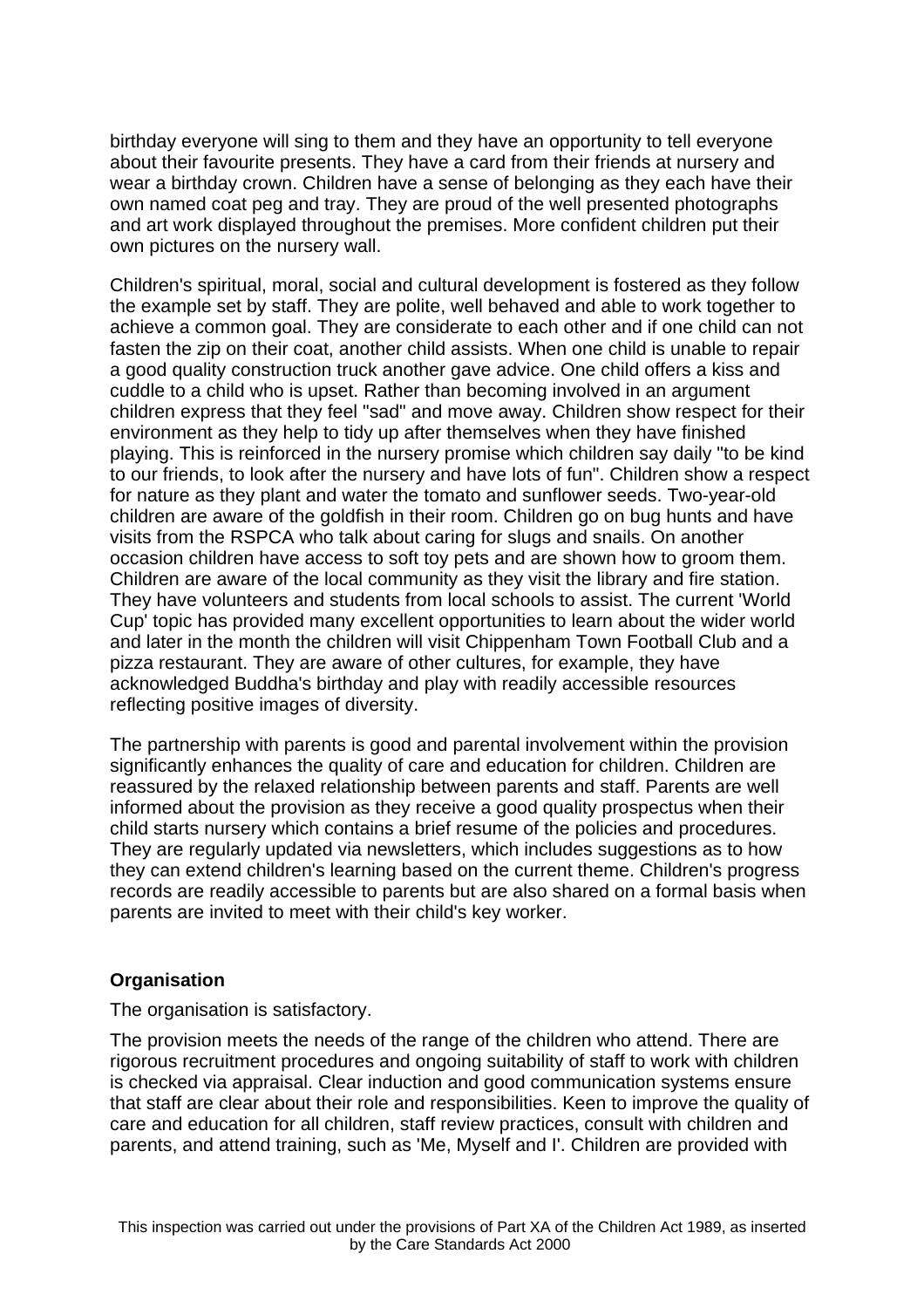consistency of care as there is an effective key worker system and stable staff team. Staffing ratios are above the minimum adult to child ratios so that children receive a high level of support. Staff are enthusiastic about their work and enjoy being with the children. Effective planning for older children ensures that each child makes good progress. However, babies' progress is not monitored and there is no formal planning for activities. Staff provide a welcoming, child focussed, safe environment for children which is well organised so that there is space for physical activity and rest. Documentation complies with the requirements of the National Standards, although, there is no formalised system for recording pre-existing injuries and parents do not always sign medication records for those children who are on long term medication. Paperwork is well organised and confidentially maintained.

Leadership and management are good and the new proprietors are very positive about the future. Since assuming management responsibility for the nursery they have clearly identified strengths and weaknesses within the setting, including the education provision. They have consulted with staff and have devised an extensive action plan with timescales to address any shortfalls. Some changes have already been implemented, for example, more thorough staff appraisal and extra resources to support children's understanding of information and communication technology.

## **Improvements since the last inspection**

Not applicable.

## **Complaints since the last inspection**

There have been no complaints made to Ofsted since registration.

The provider is required to keep a record of complaints made by parents, which they can see on request. The complaints record may contain complaints other than those made to Ofsted.

## **THE QUALITY AND STANDARDS OF THE CARE AND NURSERY EDUCATION**

On the basis of the evidence collected on this inspection:

The quality and standards of the care are satisfactory. The registered person meets the National Standards for under 8s day care and childminding.

The quality and standards of the nursery education are good.

## **WHAT MUST BE DONE TO SECURE FUTURE IMPROVEMENT?**

#### **The quality and standards of the care**

To improve the quality and standards of care further the registered person should